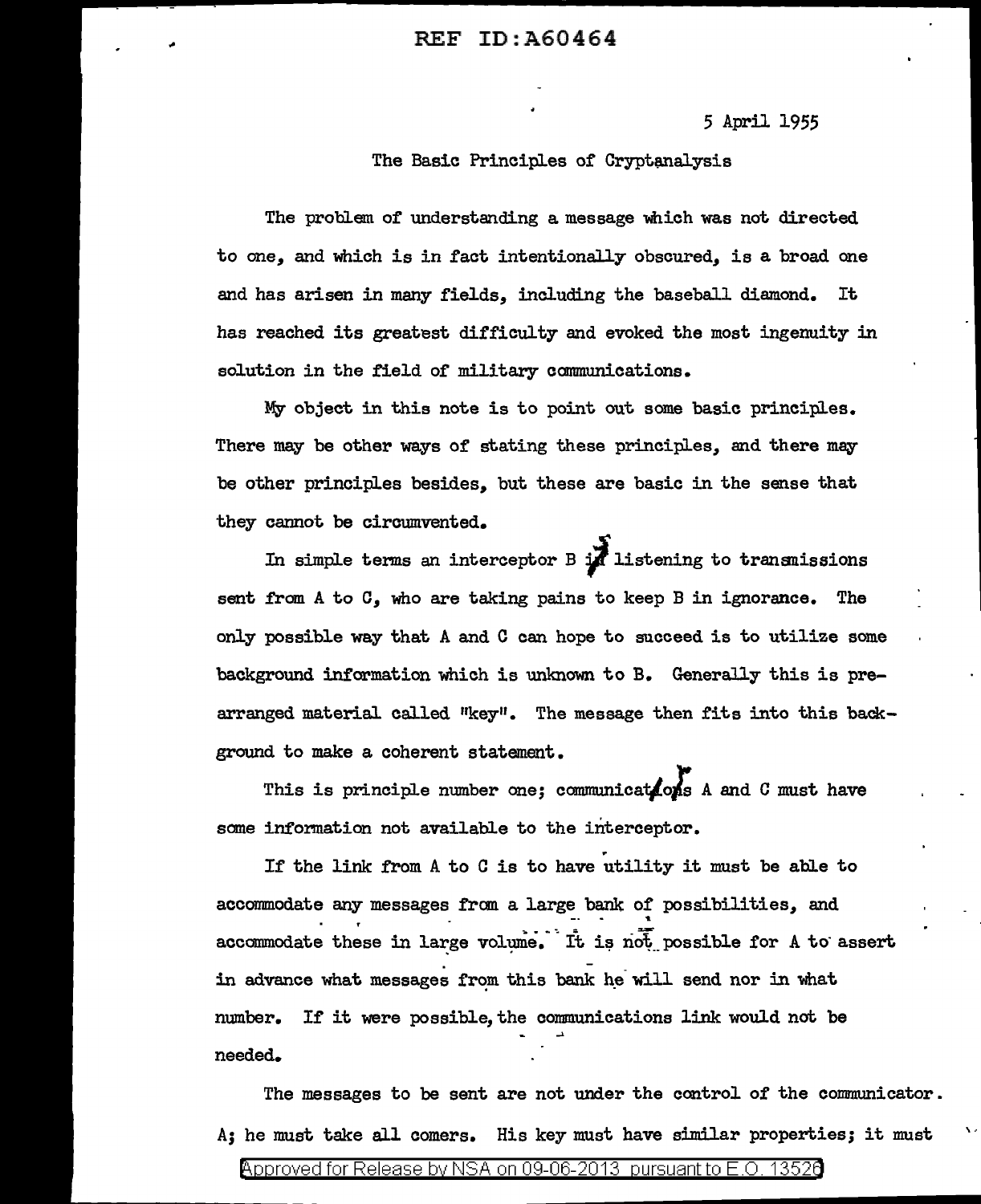be unpredictable.

If his keys are all from a clearly defined subset then the cryptanalyst B. once he recognizes this fact. has an excellent chance to recover information. For instance, suppose the key were digits to be added to digital plain text, and that the key had no zeros in it.

This is the second principle. If the key comes from a subset which does not allow almost all the possibilities, then the cryptanalyst will eventually read some of the messages.

The set of possible keys may have another weakness. If the key can be represented as a combination of sub-keys in such a way that this representation carries through the encipherment, then the cryptanalyst can deal merely with a sub-key. An example is the Hagelin C-38, where the key is the result of contributions from 6 different wheels. Solution is frequently achieved by attacking one of these wheels at a time.

Principle number three is this. If the keys can be split such that the split carries through the encipherment, then the cryptanalyst can attack one part at a time. The cryptographer A is playing a game, in the mathematical sense, with the cryptanalyst B. The game is such that the gain of one is not necessarily equal to the loss of the other. The game has significant chance elements, the message source and the risks they may encounter en route (busts). Player A must select his strategy in advance, and is on the defensive; he cannot afford mistakes. Player B can improvise his strategy as new information becomes available; he is on the offensive. The fact that this is a game explains the formidable complexity encountered in any attempt to catalog cryptanalytic attacks. This complexity is frequently met in detailed prescription of a strategy.

2